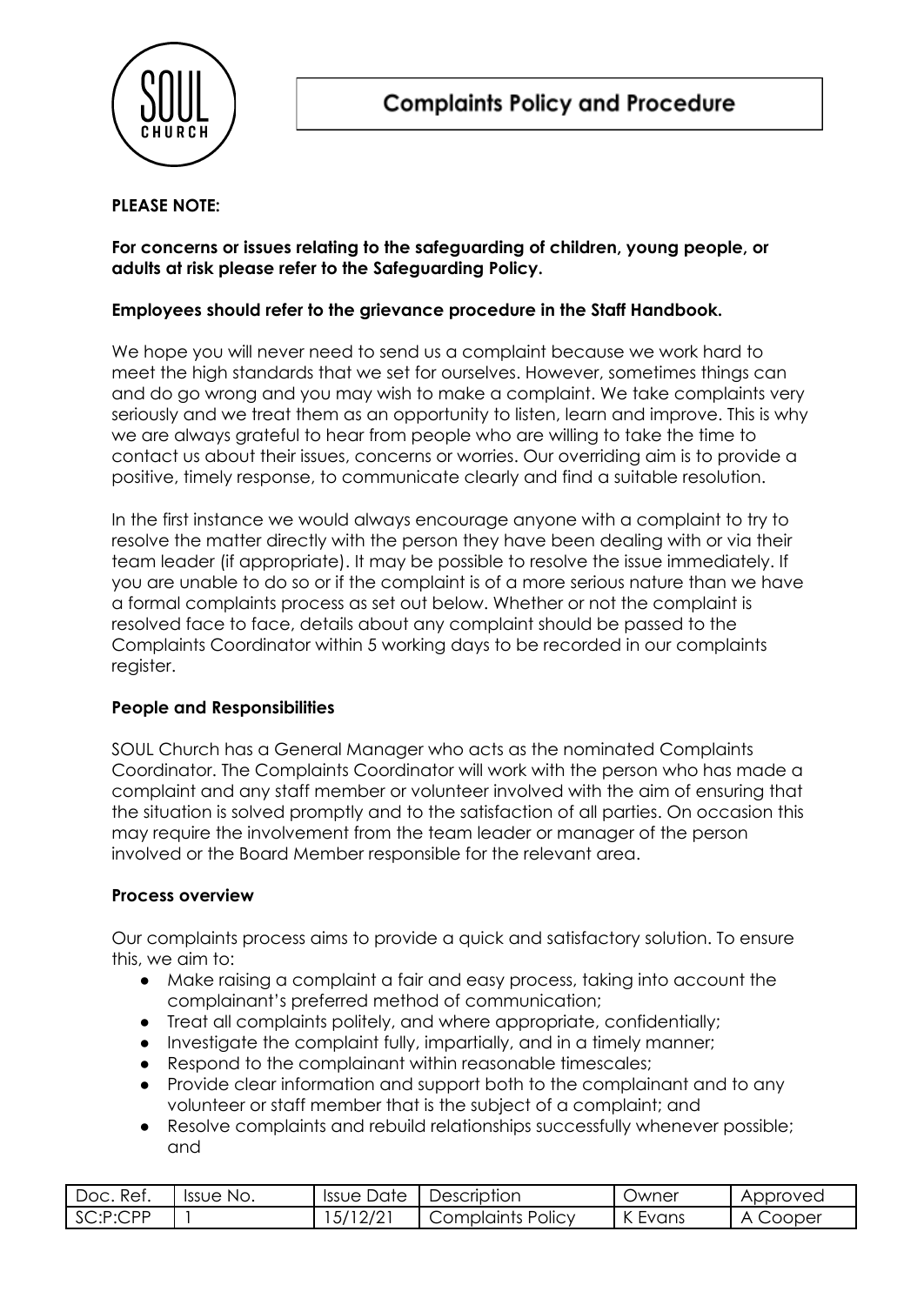● Provide details on escalating the process should the complaint not be resolved to the complainant's satisfaction.

## **Complaints Procedure**

# **1. Making a complaint**

You can contact us in whichever way is more convenient for you:

- **By phone:** 01603 488880
- **By email:** complaints@soulchurch.com
- **By post:** Complaints Coordinator, SOUL Church Limited, 4 Mason Road, Norwich, NR6 6RF

*Please include your name, address and contact telephone number in your email or letter.*

# **2. Complaint details**

To ensure we deal with your complaint promptly and accurately we need to know:

- exactly what the problem is and how, when it has occurred give as much information as possible;
- how it has affected you;
- what you consider should be done to put the matter right; and
- your preferred method of communication so that we can get in touch with you easily.

# **3. Procedure**

## **Stage One - Complaint**

We will aim to acknowledge your complaint within 15 working days. We will record your complaint in our complaints register, attach a copy of this Complaints Policy and between us we will agree on the best way and time to get back in contact with you.

## **Stage Two - Investigation**

We will endeavour to respond fully and conclusively to all complaints within 1 month of our acknowledgement; if we think that the process will take longer then we will let you know and keep you updated of all the progress. The Complaints Coordinator will lead the investigation and ensure that all the complaints are dealt with impartially and promptly. If the complaint is about the Complaints Coordinator, then the investigation will be led by another member of the Senior Leadership Team and their name will be notified to you within our acknowledgement. The Complaints Coordinator (or their replacement) will:

- record full details of the complaint;
- ensure that we record the complaint in our complaints register;
- take the necessary steps to investigate the matter fully, fairly and professionally;
- if the complaint relates to a specific person, inform the relevant person and record their response to the complaint;

| Ref.<br>Doc. | Issue No. | Issue Date         | Description          | Jwner | Approved    |
|--------------|-----------|--------------------|----------------------|-------|-------------|
| SC:P:CPP     |           | 10101<br>57<br>212 | POIICV<br>Complaints | Evans | Cooper<br>Δ |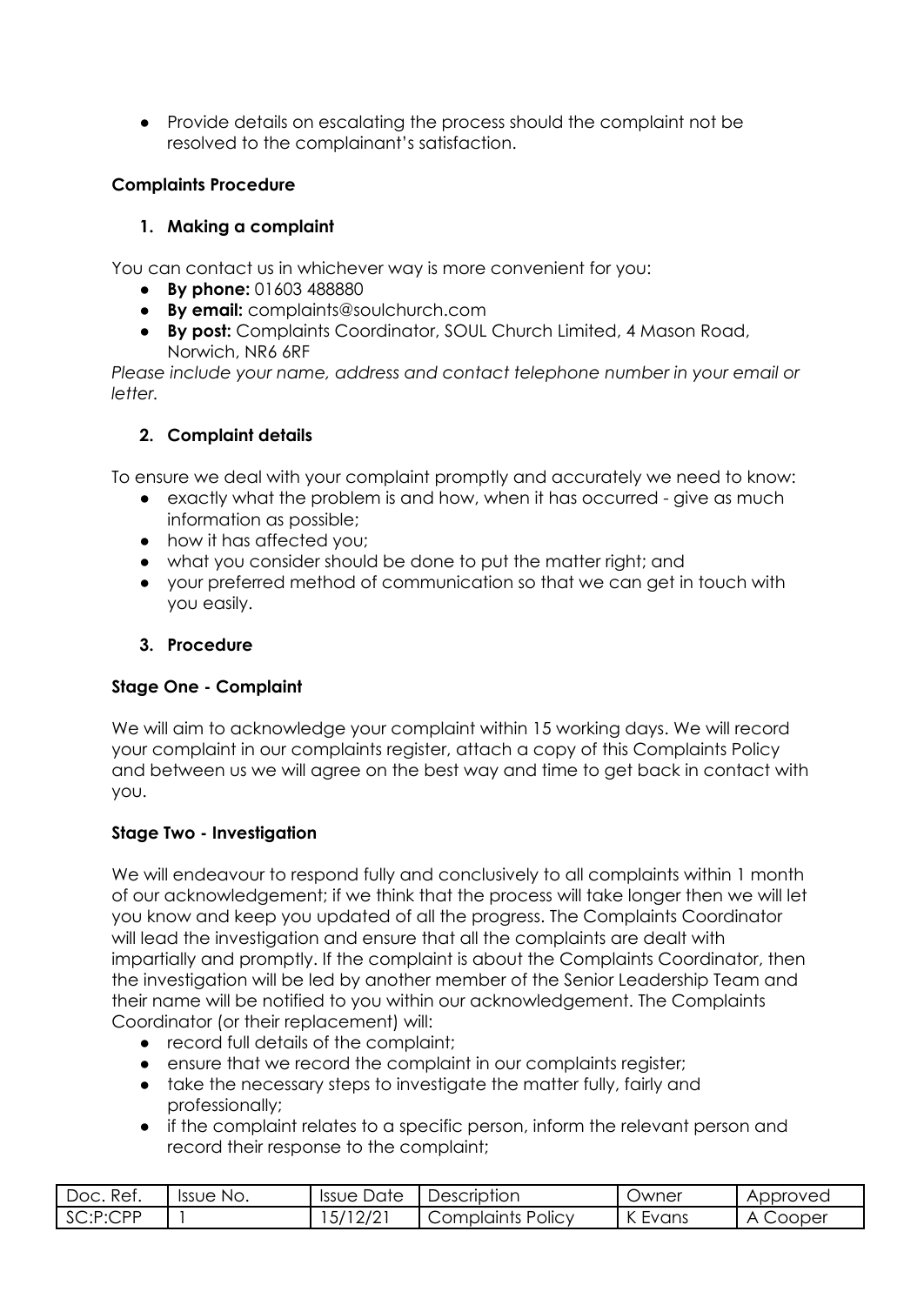- notify the complainant via the agreed method of communication when the investigation has been concluded or if the matter will take longer than anticipated; and
- if appropriate to do so, notify the complainant of the results of our investigations and what action we have taken to remedy the issue.

Please note that for confidentiality/sensitivity and/or legal compliance reasons we may not always be able to tell you the results of our investigations or what action we have taken in response to a complaint.

## **Stage Three - Appeal**

If you feel that the problem has not been satisfactorily resolved at Stage Two, you can request via the Complaints Coordinator that the complaint is reviewed at Board level.

At this stage, the complaint will be passed to the Board or Trustees. The request for a Board level review should be acknowledged within five working days of receiving it. The acknowledgement should say who on the Board will deal with the case and when you can expect a reply.

The Board of Trustees may investigate the facts of the case themselves or delegate a suitably senior person to do so. This may involve reviewing the paperwork of the case to date, speaking with the Complaints Coordinator and taking external advice as appropriate. If the complaint relates to a specific person, they will be informed and given a further opportunity to respond. We will endeavour to conclude the Board level review and reply to you within a month of our acknowledgement. If this is not possible then an update will be sent to you with an indication of when a full reply can be expected. Whether the complaint is upheld or not, the reply should state that the review has been concluded and, if appropriate, state the conclusions of the investigation, and any action taken to remedy the issue.

Please note that for confidentiality/sensitivity and/or legal and compliance reasons we many not always be able to tell you the results of our investigations or what action we have taken in response to a complaint.

The decision taken at this stage is final, unless the Board decides it is appropriate to seek external assistance with resolution.

## **Escalation**

We aim to resolve your complaint in an honest, open and satisfactory way. However, if after going through all the stages of our Complaints Procedure above you do not feel completely satisfied by our response then you can contact the following:

#### **The Charity Commission**

The Charity Commission, PO Box 1227, Liverpool, L69 3UG Tel: 08453 000218

| Ret.<br>Doc. | Issue No. | Issue Date | Description       | <b>Jwner</b>          | Approved    |
|--------------|-----------|------------|-------------------|-----------------------|-------------|
| SC:P:CPP     |           | .5/12/2    | Complaints Policy | $\sqrt{ }$<br>. Evans | Cooper<br>А |